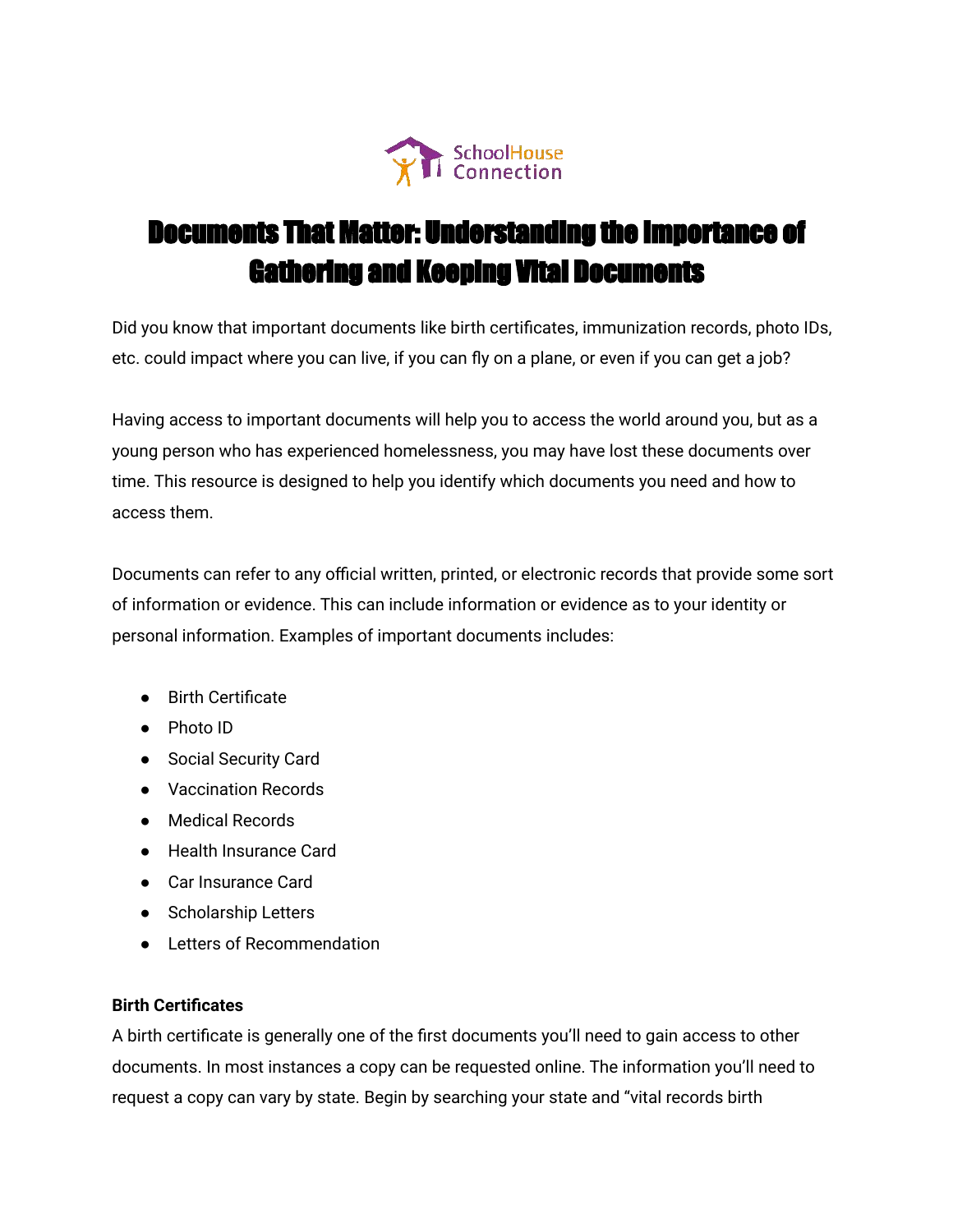certificate" online. This should provide you with a starting point for your state's processes. Your school may also have a copy of your birth certificate. You can ask a school counselor or secretary for help seeing if you can receive a copy. Keep in mind that there is a difference between a paper copy and an official birth certificate. If you're able to receive a paper copy from your school, it is still a good idea to get an official copy.

## **Photo ID & Social Security Card**

Two other important documents that can grant you access to things like employment and travel are a Photo ID and a Social Security card. Starting in May 2023, every air traveler age 18 and up will be required to have a REAL ID. A REAL ID is a federally-accepted form of identification. This ID is needed to be able to travel on domestic flights. The way you can tell if your ID is a REAL ID is a star that will be on the front of it.



To begin the process to receive a photo ID, search your state and "obtain a photo ID" online. This should provide you with a link to the DMV website where you can see the processes that are specific to your state.

Social Security Cards are important because they are required for most places of employment and to access some governmental services. While this little piece of paper is small, it is extremely important and one that you do not want to carry on you. If you lose it, you can request a replacement online by visiting this [link.](https://www.ssa.gov/myaccount/?gclid=Cj0KCQiA3rKQBhCNARIsACUEW_YGfDOqYM6NFZ5xTqF2AFugPZqhr5bvUjivp7fj1c6Mqk8cYGZpFrwaAohpEALw_wcB) Be sure to keep it in a safe place to avoid identity theft.

### **Health Insurance & Car Insurance Cards**

Two documents that you will want to keep with you are your health insurance card, and car insurance card (if you have a car). If your parents have your health insurance card, it may be possible to get a copy without having to ask them for it. You can request a copy from your health insurance provider by calling them and letting them know that you are a dependent on your parents' plan, and that you would like to request a replacement card via email.